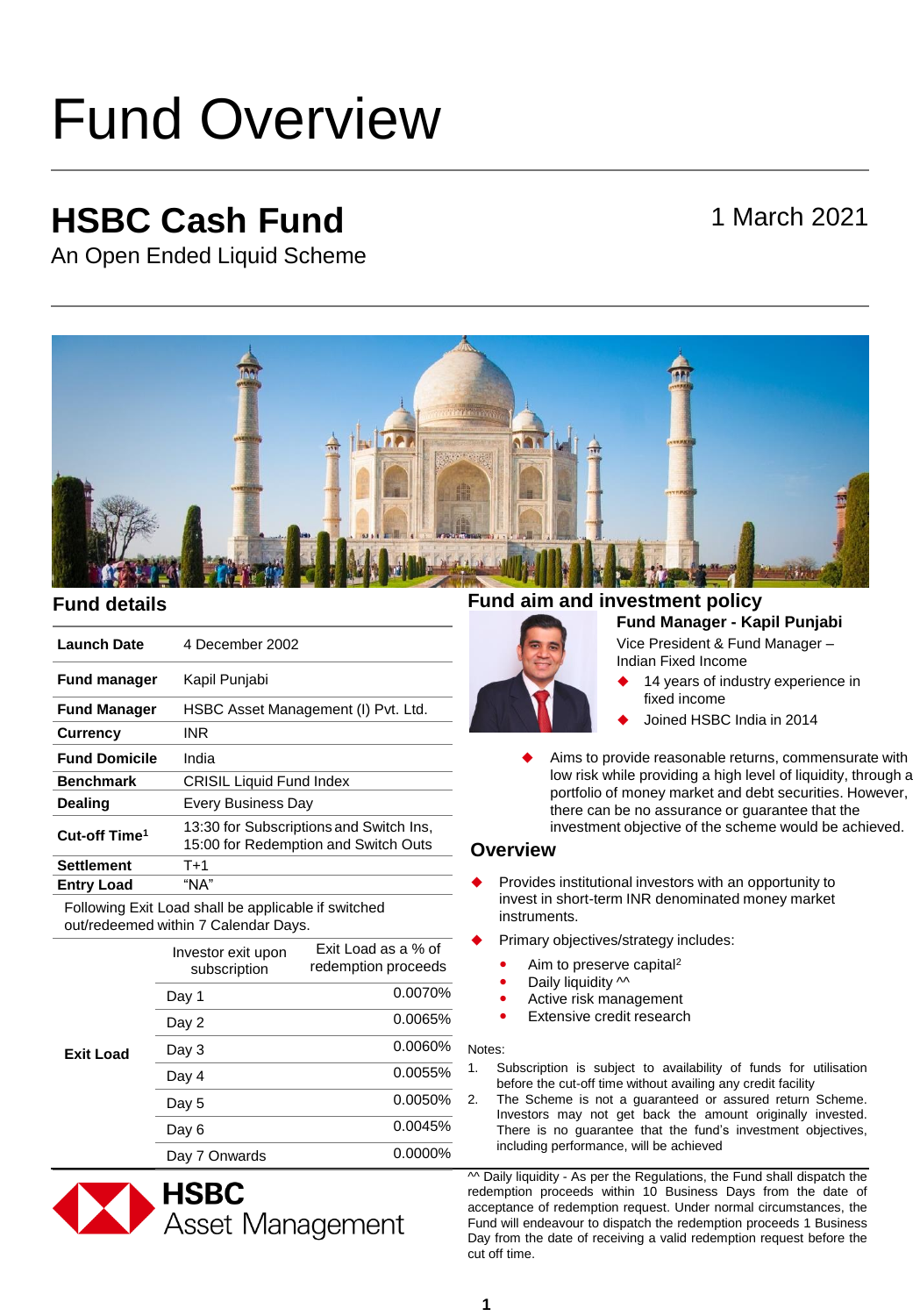#### **Portfolio characteristics**

| Yield to Maturity <sup>2</sup>                  | 3.27%       |
|-------------------------------------------------|-------------|
| Current AUM (~INR m)                            | 34848.3     |
| Current WAM <sup>3</sup>                        | $0.08$ year |
| Maximum WAM <sup>3</sup>                        | 91 days     |
| <b>Maximum Maturity</b>                         | 91 days     |
| Minimum Overnight Liquidity                     | 20%         |
| Maximum Issuer concentration banks/corporates 1 | 10%/5%      |

| <b>Fund Information</b> | <b>Features</b> |  |
|-------------------------|-----------------|--|
| <b>Current NAV</b>      | INR 2,032.8579  |  |
| <b>Settlement Date</b>  | $T + 1^6$       |  |

| <b>Fund Name</b>                             | <b>Total Expense Ratio (TER)</b><br>(as of 28 February 2021) | <b>Minimum Application</b><br>Amount (Rs) | <b>Minimum Redemption/</b><br><b>Switch Account (Rs)</b> |
|----------------------------------------------|--------------------------------------------------------------|-------------------------------------------|----------------------------------------------------------|
| HCF (Other than<br>Direct plan) <sup>5</sup> | $0.22\%4$                                                    | 5.000                                     | 1.000                                                    |
| <b>HCF Direct Plan</b>                       | $0.12\%$ <sup>4</sup>                                        | 5.000                                     | 1.000                                                    |

HSBC Mutual Fund/HSBC Asset Management (India) Private Limited would update the current expense ratios (TER) on its website at least three working days prior to the effective date of the change. Details of such changes can be referred on the following link under the Daily TER section:<https://www.assetmanagement.hsbc.co.in/en/mutual-funds>

Source: HSBC Global Asset Management, data as of 28 February 2021

#### Notes:

1. Subject to change without notice.<br>2. YTM based on investment amour

- 2. YTM based on investment amount<br>3. The Weighted Average Maturity (W
- 3. The Weighted Average Maturity (WAM) of the fund
- 4. TER is annualized and Includes GST on Investment Management fees
- 5. Continuing plans
- 6. As per the local regulations, the fund shall dispatch the redemption proceeds within 10 business days from the date of acceptance of redemption request. Under normal circumstances, the Fund will endeavour to dispatch the redemption proceeds within 1 business day from the date of receiving redemption request.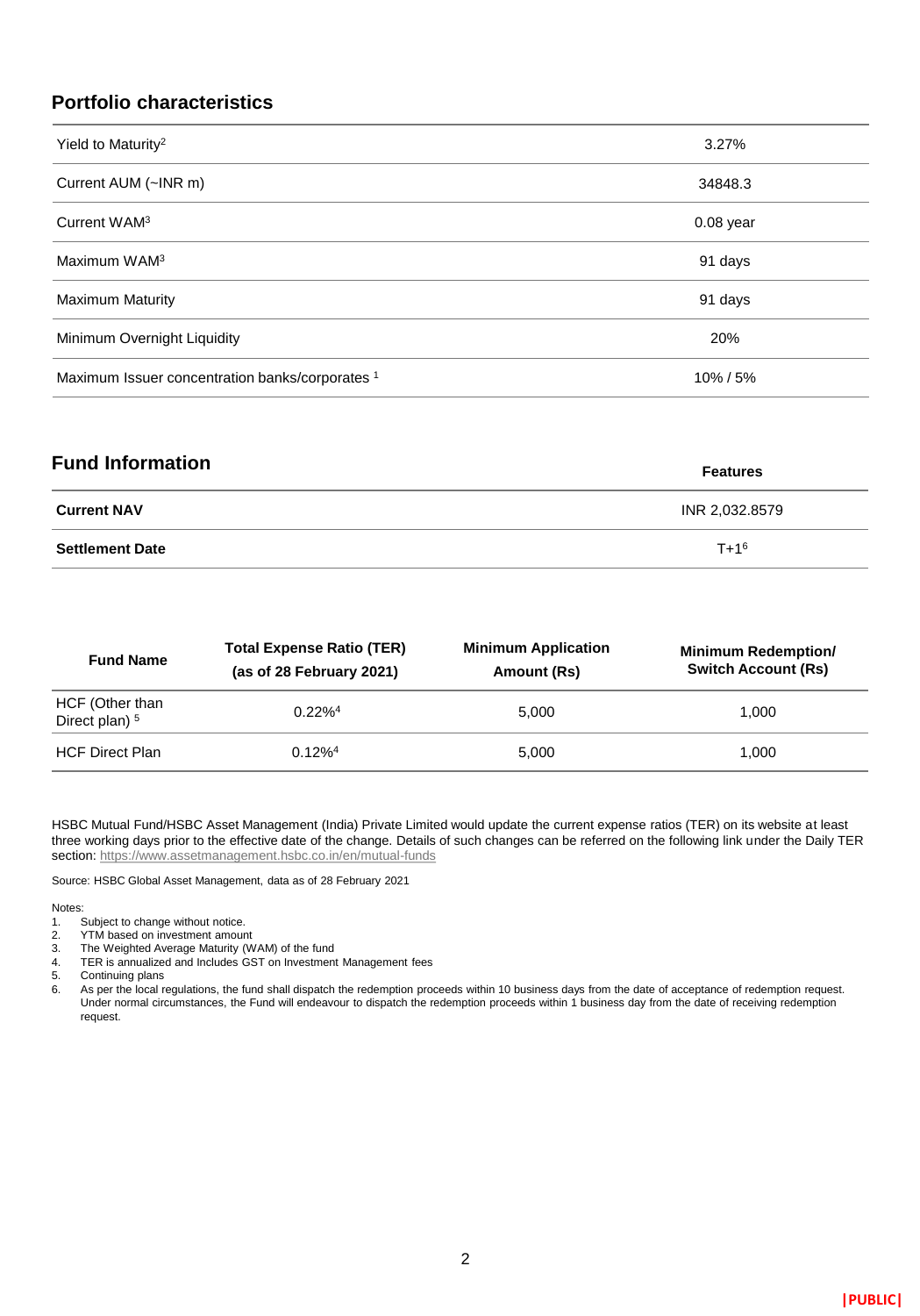#### **Portfolio Compositions<sup>1</sup>**

#### **Credit Quality Mix – local\* credit rating agencies' short-term ratings**

#### **Instrument Mix**



#### **Top 10 issuers/counterparties % NAV**

| 182 DAYS TBILL RED 04-03-2021            | 8.61% |
|------------------------------------------|-------|
| 364 DAYS TBILL RED 18-03-2021            | 8.60% |
| National Bk for Agriculture & Rural Dev. | 7.15% |
| <b>Reliance Industries</b>               | 5.71% |
| 91 DAYS TBILL RED 06-05-2021             | 5.71% |
| <b>NTPC</b>                              | 4.28% |
| <b>ICICI Securities</b>                  | 4.28% |
| Housing Development Finance Corp         | 4.28% |
| <b>HDFC Securities</b>                   | 4.27% |
| <b>Kotak Securities</b>                  | 4.27% |
|                                          |       |

#### **Investment process and team**

Our investment process is active, fundamental and value driven. It combines qualitative top-down analysis of macroeconomic and market dynamics, with structured bottom-up research into individual bond issuers and fixed income securities. While investment decisions are taken locally to ensure focus and accountability, our portfolio managers in India are able to access the expertise and experience of our investment professionals worldwide in order to gain a truly global perspective.

The Fund is managed in India by Kapil Punjabi, who has over 14 years of investment experience. The team in India benefits from the broader HSBC Global Asset Management Liquidity team which manages over USD126.8 billion<sup>2</sup> in money market assets across 11 currencies globally.

Notes:

- \* The rating mentioned above refers to the local credit rating in India. The rating criteria and methodology used by Indian local rating agencies may be different from those adopted by most of the established international credit rating agencies. Therefore, the Indian local credit rating system may not provide an equivalent standard for comparison with securities rated by international credit rating agencies.
- 1. Subject to change without notice.

2. Data as at September 2020

Source: HSBC Global Asset Management, All data as on 28 February 2021 except otherwise mentioned